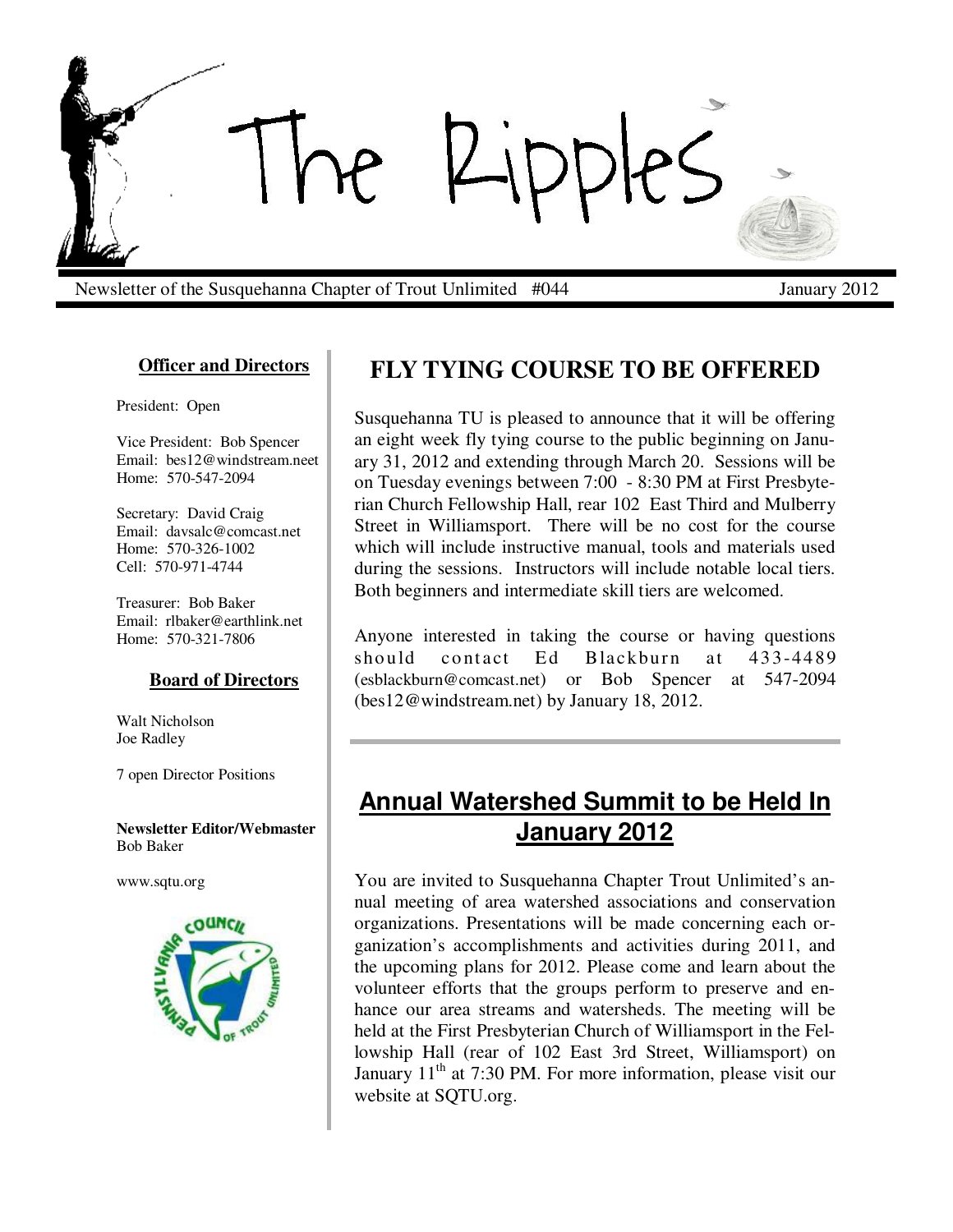

# **Winter Fishing For Trout**

Trout are a favorite cold-weather quarry. They often stay more active in colder water than other game fish. A warmup of even a few degrees can put the trout into a feeding mode.

Some trout streams come from springs that have constant water temperatures. These types of trout streams are called limestone spring creeks. These are great cold-weather trout fishing spots. The central part of the state has many limestone streams. These streams stay warmer than other kinds of streams called freestone streams.

Freestone streams may also have smaller springs feeding them. Fish may move toward these warm spots. You can locate these springs when there is some ice covering the water. The water will often be warm enough to prevent the ice from covering the spring.

Fish won't fight the current when the water temperature is low. They will be found where the current is slow. Deep holes and big pockets are ideal winter holding spots for trout.

The simple rule is to fish slowly and deeply in the winter. One exception to this rule is when it's bright and sunny. Fish may move into shallow water to soak up the sun's rays.

If you're using bait, minnows or wax worms fished on a plain hook, you can do very well. Fly anglers may want to fish nymphs or streamers. It takes an especially warm day in the winter to catch trout on dry flies. (PA Fish and Boat Commission - Winter 2005 – Play)

### **Opening day of trout season is April 14, 2012**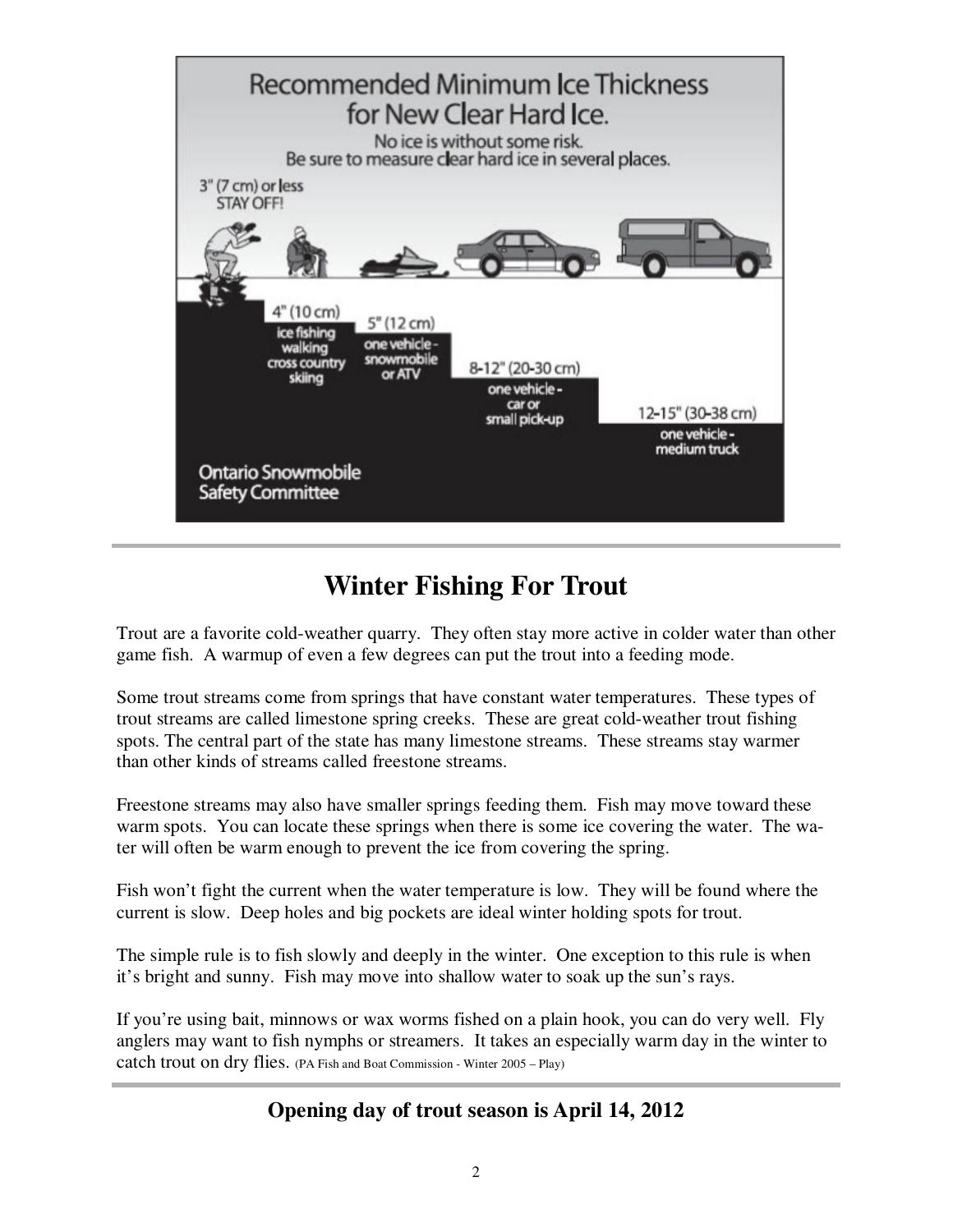## **Spring Creek Canyon Opens**

On September 30, 2011 Spring the Creek Canyon Cooperative Management Coalition unveiled a jointly managed environmental area of 1,800 acres in Benner Springs, Pennsylvania. The canyon is now jointly managed by Pennsylvania Game Commission, Pennsylvania Fish and Boat Commission, the state Department of Corrections, the U.S. Fish and Wildlife Service and The Pennsylvania State University and Benner Township. Originally closed to the pubic as a part of the Department of Corrections' Rockview State Correctional Institution is now open to hikers, hunters and anglers.

For anglers this provides access to a stretch of water from the Benner Springs Hatchery downstream to the Fly Fishermen's Paradise. The new parking lot and extended trails provide easy access to these new waters for some. Actually many would sneak in although technically off limits in the past.

The new waters on Spring Creek are a great addition to some of the finest trout waters in Pennsylvania. I really enjoyed the new stretch as I felt I was a little more removed from the population of Happy Valley. Red squirrels, hawks and the canyon take you off the road and connect you a little closer to nature.

Reprinted from http://www.paflyfish.com/smartsection.item.242/spring-creek-canyon-opens.html

More Information can be obtained at http://www.SpringCreekCanyon.com

The Spring Creek Chapter of Trout Unlimited will be having a program on the history of the Spring Creek Canyon by Bob Hazelton. The meeting will be on January 5th at 7:30 PM at the Comfort Suites hotel in State College. Click on http://www.springcreektu.org/ for details.

| <b>Welcome New Members</b>                                                      |                         |              |
|---------------------------------------------------------------------------------|-------------------------|--------------|
| George Eby                                                                      |                         |              |
|                                                                                 | Nicholas Goff           | Denis Hoak   |
|                                                                                 | <b>Herbert Stratton</b> | Dennis Swift |
| At the present time, the Susquehanna Chapter of Trout Unlimited has 179 members |                         |              |

### **Mandatory cold weather life jacket wear**

The Pennsylvania Fish and Boat Commission passed a new regulation at its September 27, 2011 meeting. This regulation takes effect November 1, 2012 and states:

"a person shall wear a Coast Guard approved personal flotation device (PFD or life jacket) during the cold weather months from November 1st through April 30th while underway or at anchor on boats less than 16 feet in length or any canoe or kayak."